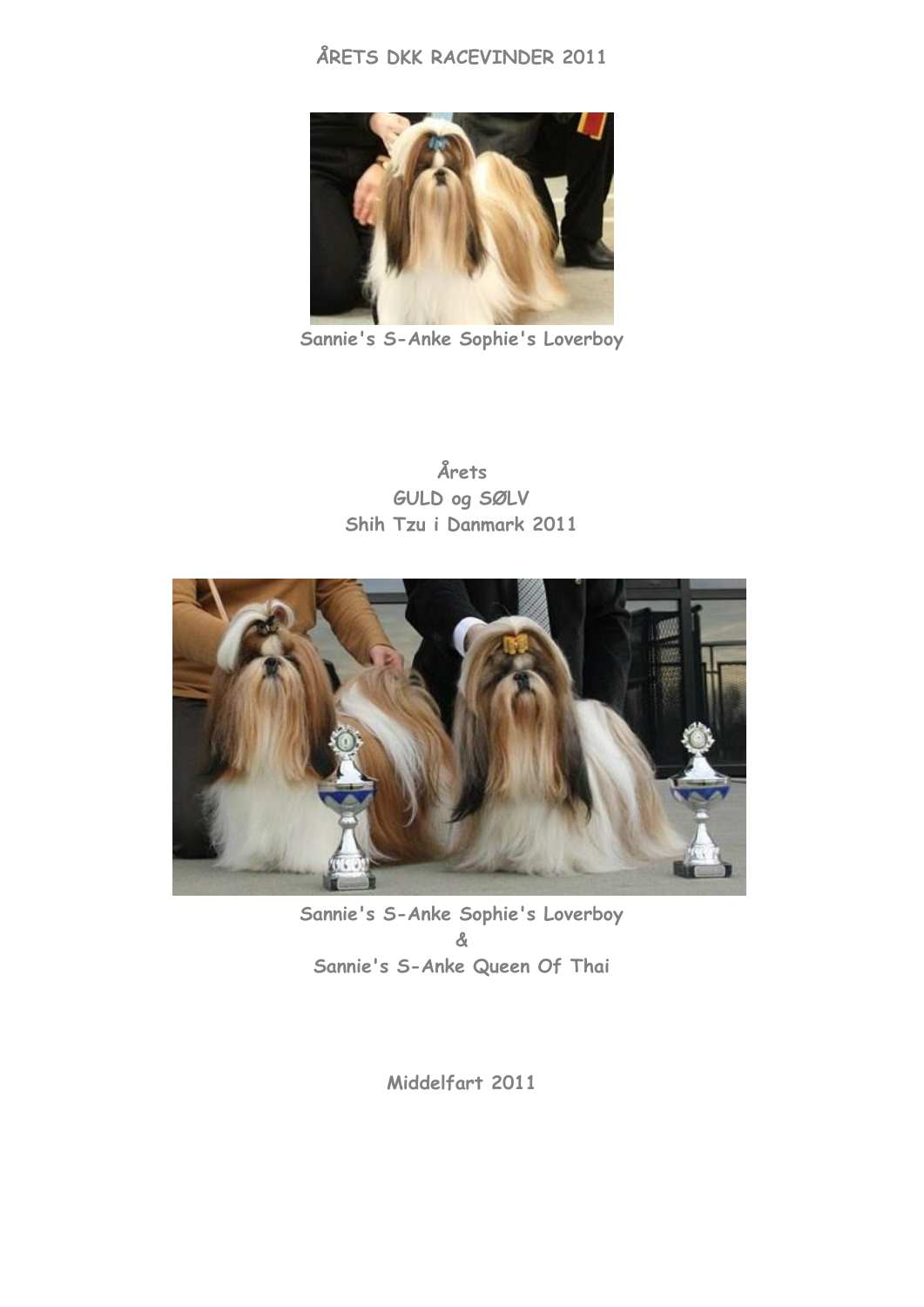

**BIR:** Sannie's S-Anke Sophie's Loverboy **BIM:** Sannie's S-Anke Queen Of Thai

**2 x KSS Gørlev 2011**



**BIR:** Sannie's S-Anke Sophie's Lover Boy **BIM:** Sannie's S-Anke Queen Of Thai

Varde 2011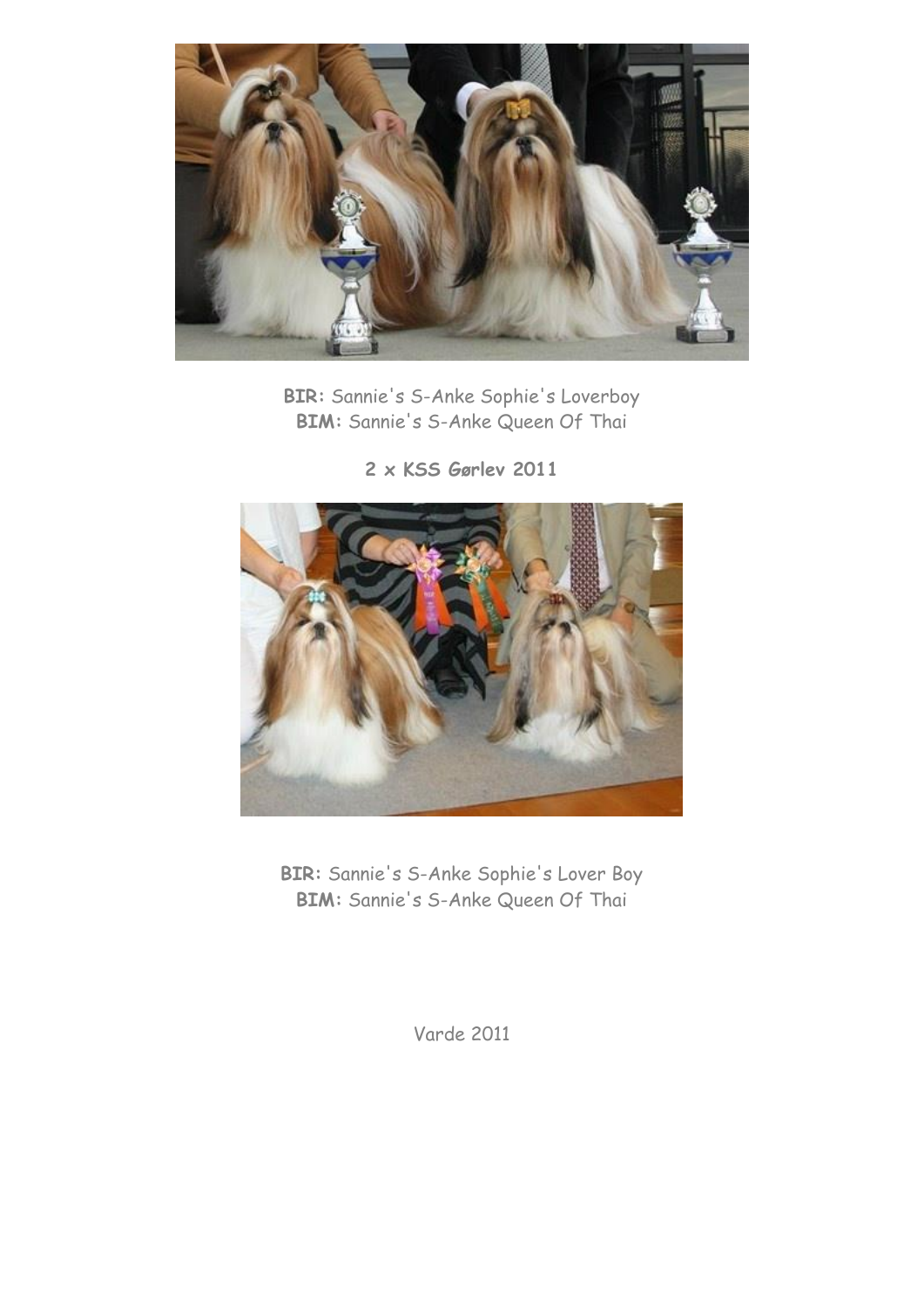

## **BIS Veteran:** Shansi N Bei Jing Penney



Varde 2011

**BIR og ny Dansk Champion:** Sannie's S-Anke Li Woo

**KSS Grenaa Juli 2011**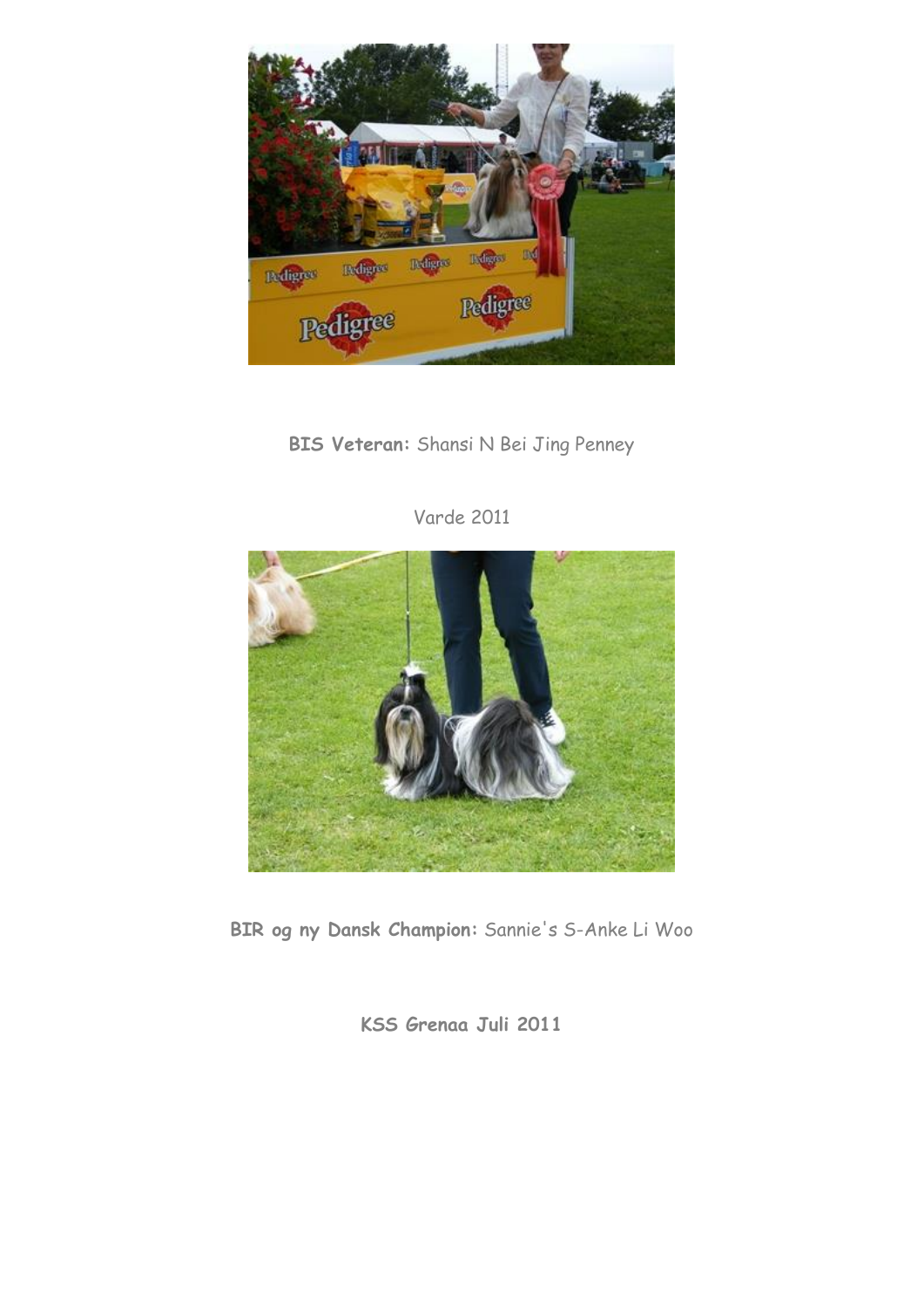

**BIR:** Sannie's S-Anke Sophie's Lover Boy **BIM:** Dilemma Addicted To Love



**New Danish Champion**

Dilemma Addicted To Love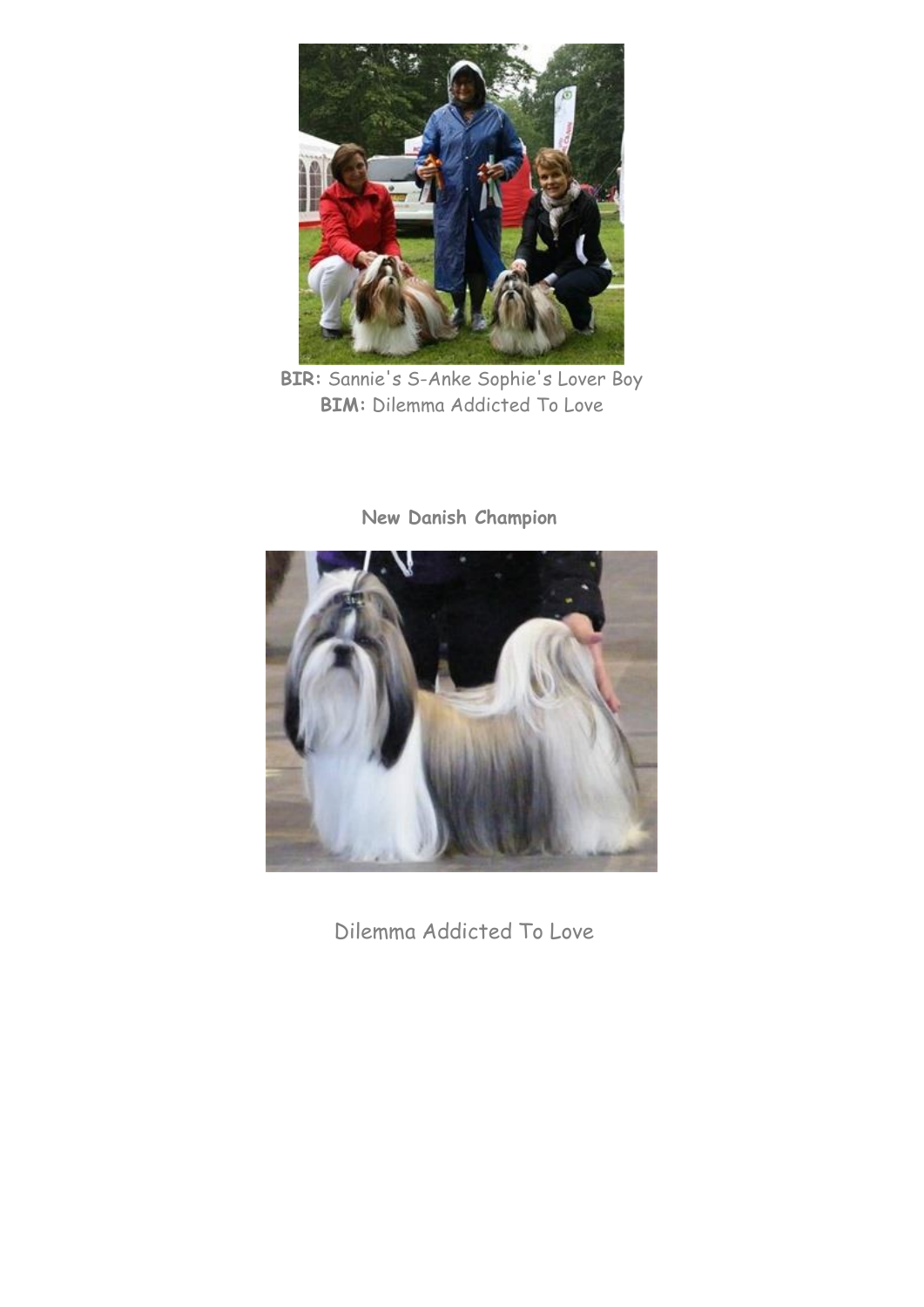**2 x DKK Bornholm Juli 2011**



**BIR:**CH. Shansi N Bei Jing Penney **BIM:** Shih Tzulla's Dantes Yogi Bear



**BIR:** Dilemma Addicted To Love **BIM:** Sannie's S-Anke Sophie's Lover Boy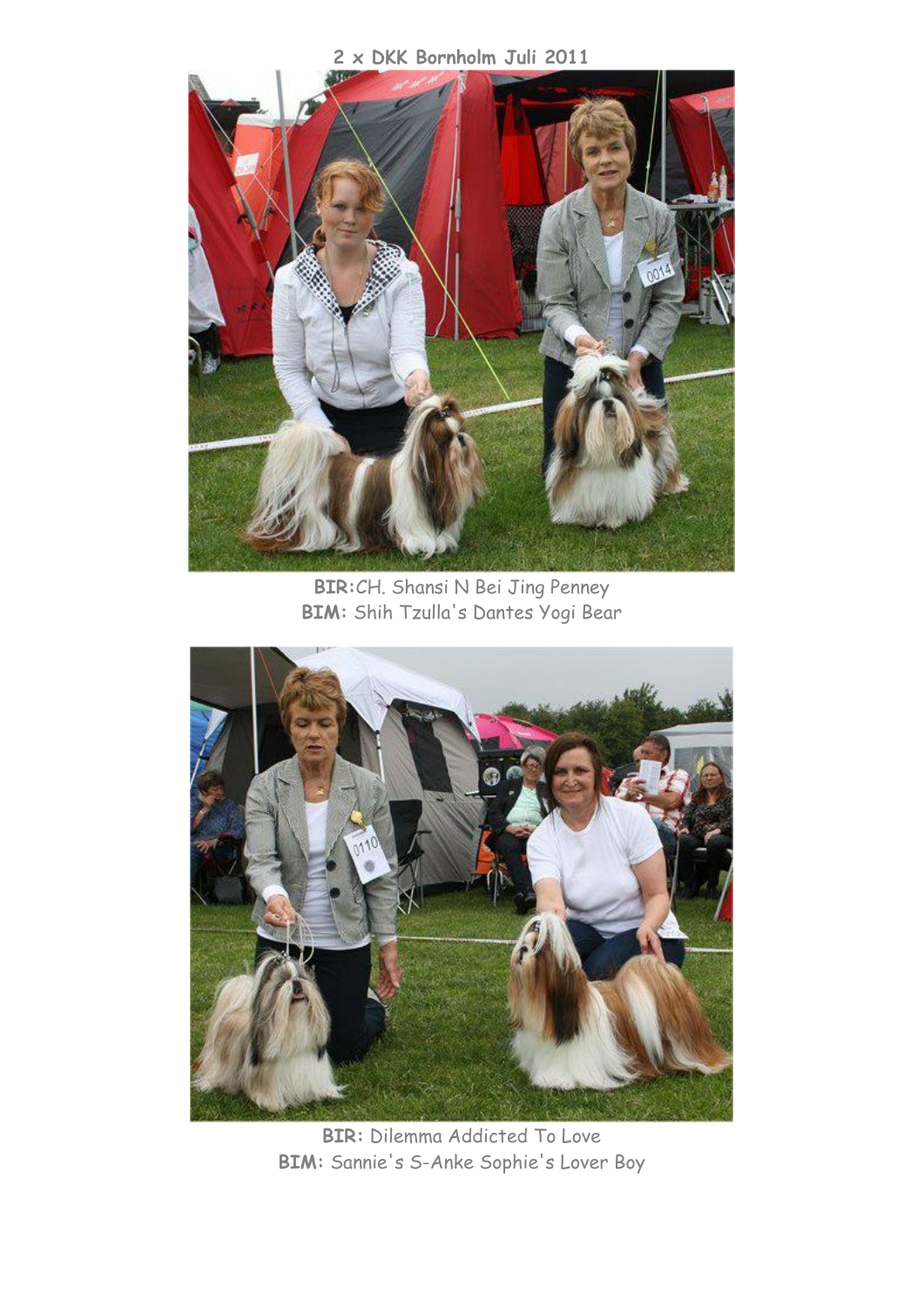

Sannie's S-Anke Sophie's Lover Boy Owner: Annegrete Maldal & Sannie Petersen

**New Danish Champion &**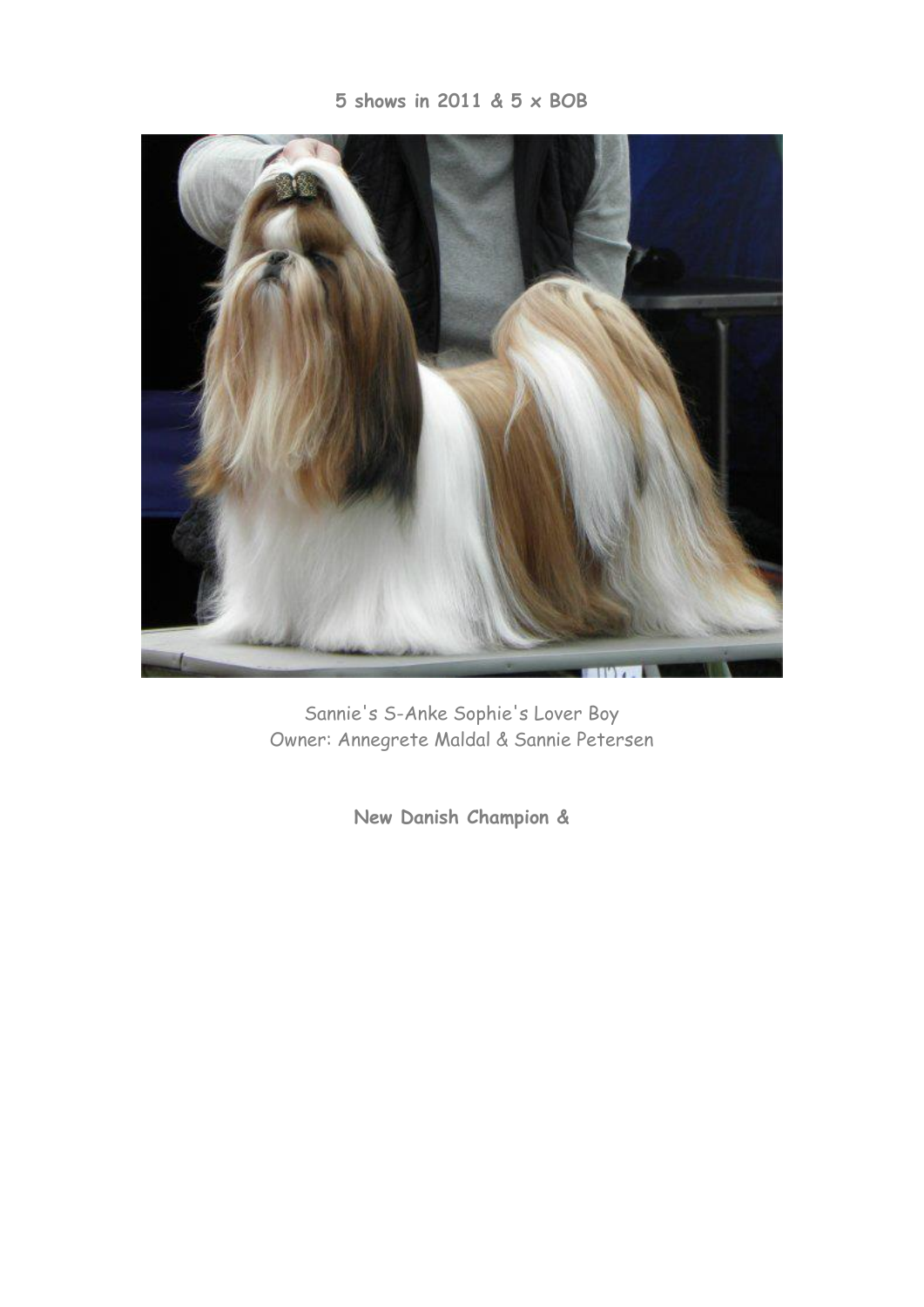

**2011**

Sannie's S-Anke Queen Of Thai Owner: Annegrete Maldal

**New Danish Champion**



Dilemma Black Magic

**2 x Bedste Veteran KSS Vejen 2011**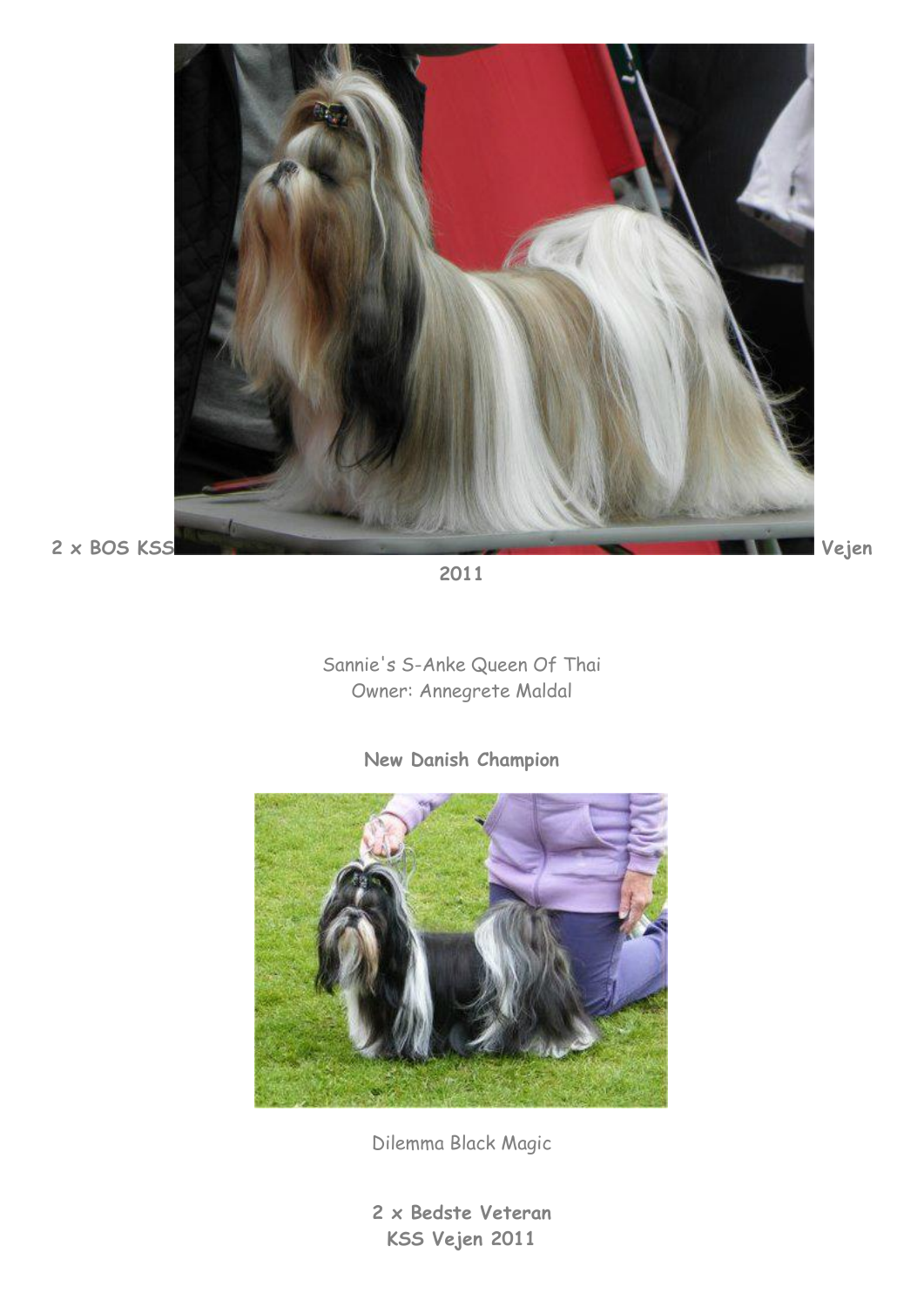

CH. Shansi N Bei Jing Penney

**KSS Strøby 19. marts 2011** 



**BOB & CAC**

Dilemma Black Magic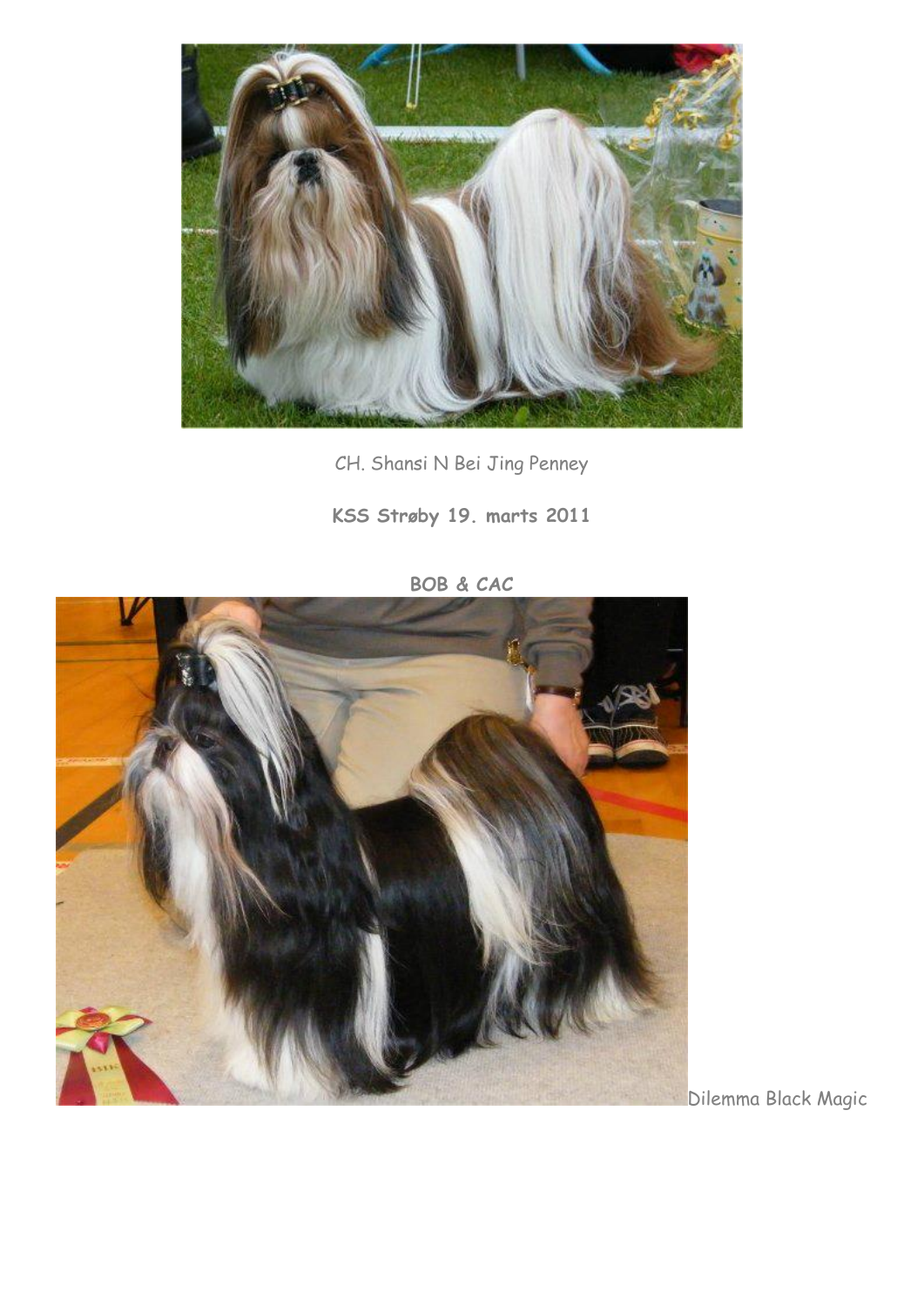**Best In Show Veteran 3**



CH. Shansi N Bei Jing Penney

**Best In Show Puppy 2**



Shih Tzulla's Dantes Yogi Bear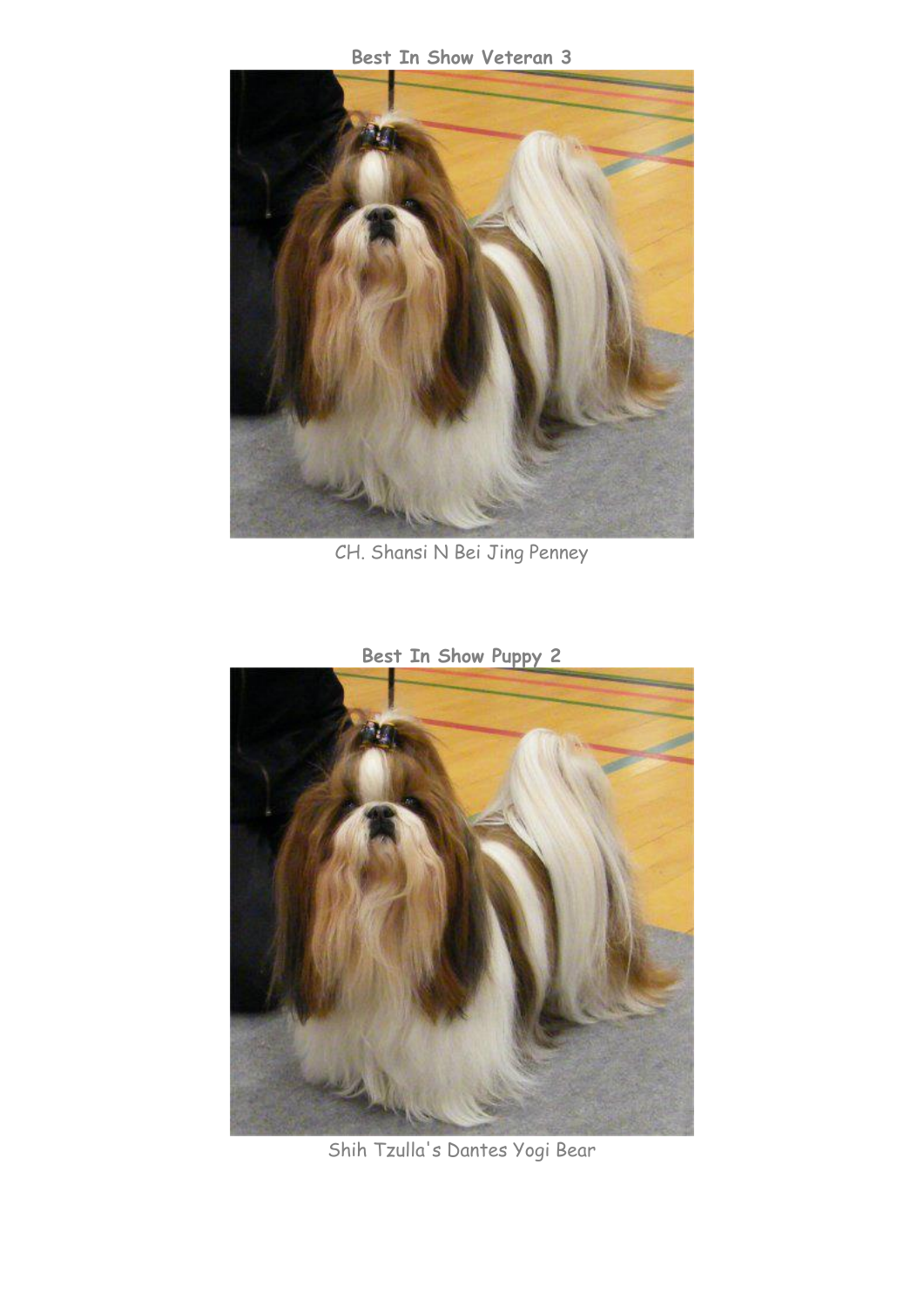## **DKK Fredericia Int. 12.2. 2011 BOB - CAC - CACIB**



Sannie's S-Anke Sophie's Lover Boy Owner: Annegrete Maldal & Sannie Petersen